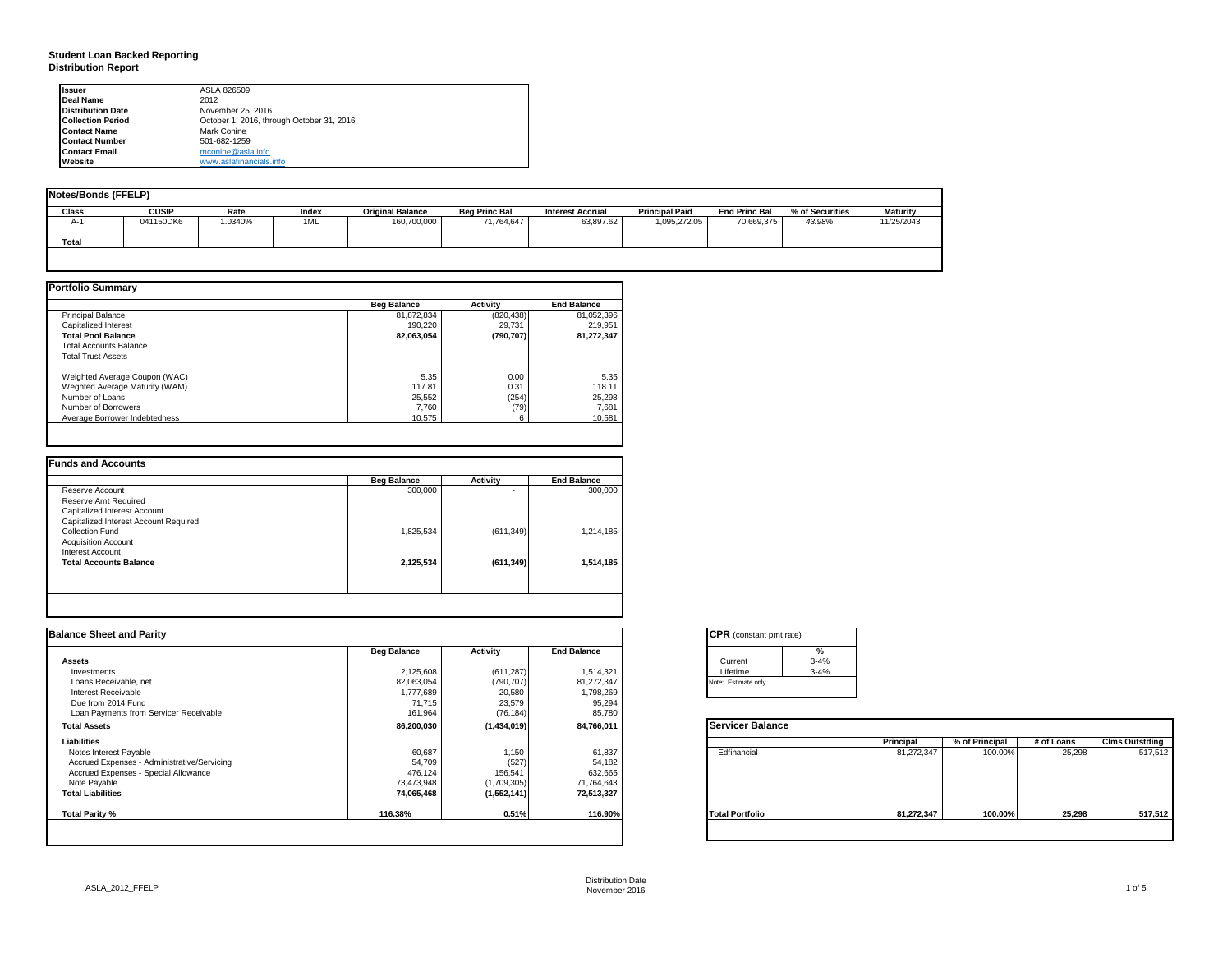### **Student Loan Backed Reporting Distribution Report**

|                           | # of Loans       |        | Principal        |            | % of Principal   |        | <b>WAC</b> |        | <b>WARM</b>      |        |
|---------------------------|------------------|--------|------------------|------------|------------------|--------|------------|--------|------------------|--------|
|                           | <b>Beginning</b> | Endina | <b>Beginning</b> | Ending     | <b>Beginning</b> | Endina | Beginning  | Endina | <b>Beginning</b> | Endina |
| In School                 | 179              | 180    | 612,932          | 616,232    | 0.75%            | 0.76%  | 5.30       | 5.31   | 119.50           | 119.33 |
| Grace                     | 121              | 108    | 354,970          | 309,617    | 0.43%            | 0.38%  | 5.75       | 5.70   | 117.47           | 117.48 |
| Repayment                 |                  |        |                  |            |                  |        |            |        |                  |        |
| Current                   | 15,693           | 15,647 | 46,548,278       | 46,319,239 | 56.72%           | 56.99% | 5.43       | 5.45   | 122.85           | 123.71 |
| 31-60 Days Delinquent     | 813              | 825    | 3,225,191        | 3,020,364  | 3.93%            | 3.72%  | 5.52       | 5.40   | 117.26           | 121.36 |
| 61-90 Days Delinquent     | 443              | 515    | 1,574,155        | 2,118,320  | 1.92%            | 2.61%  | 5.39       | 5.68   | 110.90           | 119.12 |
| 91-120 Days Delingent     | 337              | 311    | 1,136,180        | 970,251    | 1.38%            | 1.19%  | 5.22       | 5.34   | 112.49           | 102.76 |
| 121-180 Days Delinquent   | 811              | 509    | 3,030,153        | 1,883,793  | 3.69%            | 2.32%  | 5.48       | 5.37   | 117.84           | 121.35 |
| 181-270 Days Delinquent   | 466              | 729    | 1,583,503        | 2,662,993  | 1.93%            | 3.28%  | 5.55       | 5.52   | 101.74           | 108.57 |
| 271+ Days Delinquent      | 157              | 166    | 487,264          | 535,129    | 0.59%            | 0.66%  | 5.55       | 5.76   | 100.89           | 93.10  |
| <b>Total Repayment</b>    | 18,720           | 18,702 | 57,584,724       | 57,510,089 | 70.17%           | 70.76% | 5.43       | 5.46   | 120.97           | 122.00 |
| Forbearance               | 3,010            | 3,075  | 11,760,828       | 11.944.365 | 14.33%           | 14.70% | 5.58       | 5.49   | 119.57           | 115.62 |
| Deferment                 | 3,433            | 3,086  | 11,485,411       | 10,389,156 | 14.00%           | 12.78% | 5.42       | 5.41   | 117.43           | 118.40 |
| <b>Claims in Progress</b> | 89               | 132    | 264,189          | 441,104    | 0.32%            | 0.54%  | 5.41       | 5.07   | 98.17            | 110.61 |
| <b>Claims Denied</b>      |                  |        |                  | 61,784     |                  | 0.08%  |            | 5.68   |                  | 106.53 |
| <b>Total Portfolio</b>    | 25,552           | 25,298 | 82,063,054       | 81,272,347 | 100%             | 100%   | 5.45       | 5.45   | 120.18           | 120.49 |

|                                     |           | # of Loans |            | <b>Principal</b> | % of Principal   |        | <b>WAC</b> |        | <b>WARM</b> |        |
|-------------------------------------|-----------|------------|------------|------------------|------------------|--------|------------|--------|-------------|--------|
|                                     | Beginning | Endina     | Beginning  | Endina           | <b>Beainning</b> | Endina | Beginning  | Endina | Beainnina   | Endina |
| Current                             | 15,693    | 15,647     | 46,548,278 | 46,319,239       | 80.83%           | 80.54% | 5.43       | 5.45   | 122.85      | 123.71 |
| 31-60 Days Delinquent               | 813       | 825        | 3,225,191  | 3,020,364        | 5.60%            | 5.25%  | 5.52       | 5.40   | 117.26      | 121.36 |
| 61-90 Days Delinquent               | 443       | 515        | 1,574,155  | 2,118,320        | 2.73%            | 3.68%  | 5.39       | 5.68   | 110.90      | 119.12 |
| 91-120 Days Delingent               | 337       | 311        | 1,136,180  | 970,251          | 1.97%            | 1.69%  | 5.22       | 5.34   | 112.49      | 102.76 |
| 121-180 Days Delinquent             | 811       | 509        | 3,030,153  | 1,883,793        | 5.26%            | 3.28%  | 5.48       | 5.37   | 117.84      | 121.35 |
| 181-270 Days Delinquent             | 466       | 729        | 1,583,503  | 2,662,993        | 2.75%            | 4.63%  | 5.55       | 5.52   | 101.74      | 108.57 |
| 271+ Days Delinquent                | 157       | 166        | 487,264    | 535,129          | 0.85%            | 0.93%  | 5.55       | 5.76   | 100.89      | 93.10  |
| <b>Total Portfolio in Repayment</b> | 18,720    | 18,702     | 57,584,724 | 57,510,089       | 100%             | 100%   | 5.43       | 5.46   | 120.97      | 122.00 |

| Portfolio by Loan Type           |                  |        |            |            |                |        |            |        |             |        |
|----------------------------------|------------------|--------|------------|------------|----------------|--------|------------|--------|-------------|--------|
|                                  | # of Loans       |        | Principal  |            | % of Principal |        | <b>WAC</b> |        | <b>WARM</b> |        |
|                                  | <b>Beginning</b> | Ending | Beginning  | Ending     | Beginning      | Ending | Beginning  | Ending | Beginning   | Ending |
| Subsidized Consolidation Loans   |                  |        |            |            |                |        |            |        |             |        |
| Unsubsidized Consolidation Loans |                  |        |            |            |                |        |            |        |             |        |
| Subsidized Stafford Loans        | 14,338           | 14,206 | 37,529,464 | 37,129,801 | 45.73%         | 45.69% | 5.30       | 5.30   | 114.63      | 114.84 |
| Unsubsidized Stafford Loans      | 10,558           | 10,449 | 41,997,912 | 41,643,083 | 51.18%         | 51.24% | 5.44       | 5.44   | 126.20      | 126.58 |
| PLUS/GradPLUS Loans              | 656              | 643    | 2,535,678  | 2,499,462  | 3.09%          | 3.08%  | 7.99       | 7.99   | 102.46      | 103.16 |
| SLS Loans                        |                  |        |            |            |                |        |            |        |             |        |
| <b>Total Portfolio</b>           | 25,552           | 25,298 | 82.063.054 | 81.272.347 | 100%           | 100%   | 5.45       | 5.45   | 120.18      | 120.49 |

| Portfolio by Program Type                                                   |                  |        |                  |                             |           |        |            |        |             |        |
|-----------------------------------------------------------------------------|------------------|--------|------------------|-----------------------------|-----------|--------|------------|--------|-------------|--------|
|                                                                             | # of Loans       |        |                  | Principal<br>% of Principal |           |        | <b>WAC</b> |        | <b>WARM</b> |        |
|                                                                             | <b>Beginning</b> | Ending | <b>Beginning</b> | Ending                      | Beginning | Endina | Beainnina  | Endina | Beginning   | Endina |
| Graduate / 4-Year Loans                                                     | 19,810           | 19,636 | 66,094,285       | 65,490,976                  | 80.54%    | 80.58% | 5.45       | 5.45   | 120.96      | 121.22 |
| 2-Year Loans                                                                | 5,253            | 5,178  | 14,833,298       | 14,667,583                  | 18.08%    | 18.05% | 5.49       | 5.49   | 117.43      | 118.06 |
| Proprietary / Technical / Vocational Loans<br>Unknown (Consolidation) Loans | 489              | 484    | 1,135,470        | 1,113,788                   | 1.38%     | 1.37%  | 5.50       | 5.48   | 110.33      | 110.12 |
| Other Loans                                                                 |                  |        |                  |                             |           |        |            |        |             |        |
| <b>Total Portfolio</b>                                                      | 25,552           | 25,298 | 82,063,054       | 81.272.347                  | 100%      | 100%   | 5.45       | 5.45   | 120.18      | 120.49 |
|                                                                             |                  |        |                  |                             |           |        |            |        |             |        |

| <b>Portfolio Indices</b> |            |        |            |            |                  |        |
|--------------------------|------------|--------|------------|------------|------------------|--------|
|                          | # of Loans |        | Principal  |            | % of Principal   |        |
|                          | Beainnina  | Endina | Beainnina  | Endina     | <b>Beainning</b> | Ending |
| <b>Fixed Loans</b>       | 15,157     | 14.987 | 54,504,103 | 53,998,604 | 66.42%           | 66.44% |
| Variable Loans           | 10,395     | 10,311 | 27,558,951 | 27,273,743 | 33.58%           | 33.56% |
| T-Bill Loans             | 10,395     | 10,311 | 27.558.951 | 27,273,743 | 33.58%           | 33.56% |
| CMT Loans                |            |        |            |            |                  |        |
| <b>Total Portfolio</b>   | 25,552     | 25.298 | 82.063.054 | 81,272,347 | 100%             | 100%   |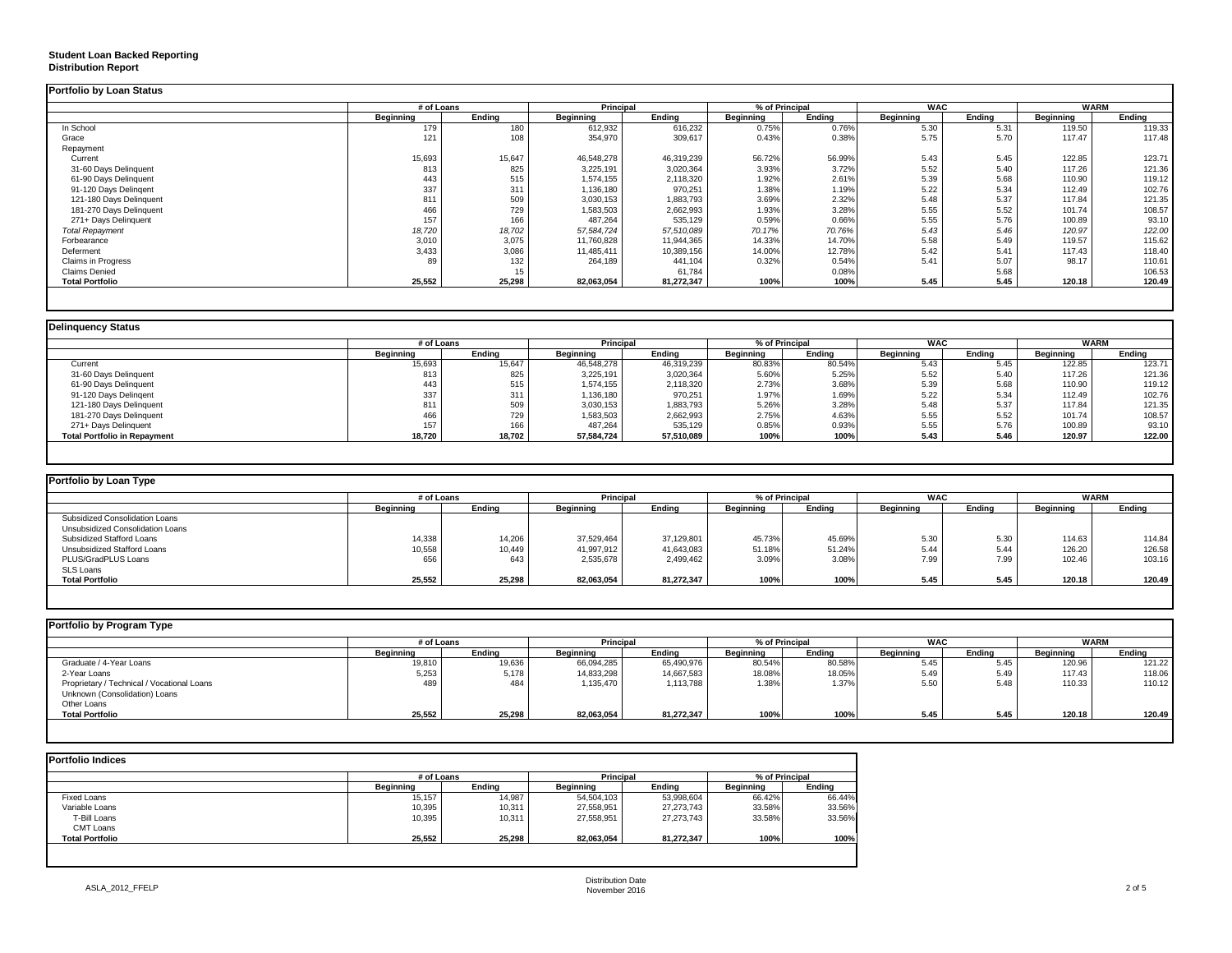| <b>Distribution Date</b> | November 25, 2016                         |
|--------------------------|-------------------------------------------|
| <b>Collection Period</b> | October 1, 2016, through October 31, 2016 |
|                          |                                           |

| <b>Collection Activity</b>                                                                          |                  |
|-----------------------------------------------------------------------------------------------------|------------------|
|                                                                                                     |                  |
| <b>Collection Account</b>                                                                           | as of 10/31/2016 |
| Beginning Balance - October 1, 2016                                                                 | 1,825,534        |
| <b>Collection Amount Received</b>                                                                   | 1,213,774        |
| Recoveries                                                                                          |                  |
| Reserve Account                                                                                     |                  |
| Excess of Required Reserve Account                                                                  |                  |
| Interest on Investment Earnings                                                                     | 411              |
| Capitalized Interest Account (after a stepdown or release date)                                     |                  |
| <b>Acquisition Account</b>                                                                          |                  |
| Payments from Guarantor                                                                             |                  |
| Prepayments                                                                                         |                  |
| Purchased by Servicers/Sellers<br>Prior Quarter's Allocations or Adjustments                        |                  |
| Investment Income                                                                                   |                  |
| Principal payments, interest payments, administration fees, servicing fees, and trustee fees        | (1,825,534)      |
| Other Amounts Received in Collection                                                                |                  |
|                                                                                                     |                  |
| <b>Total Available Funds</b>                                                                        | 1,214,185        |
|                                                                                                     |                  |
|                                                                                                     |                  |
|                                                                                                     |                  |
|                                                                                                     |                  |
|                                                                                                     |                  |
|                                                                                                     |                  |
|                                                                                                     |                  |
| <b>Fees Due for Current Period</b>                                                                  | as of 10/31/2016 |
|                                                                                                     |                  |
| Indenture Trustee Fees                                                                              | 833.33           |
| <b>Servicing Fees</b>                                                                               | 47,409           |
| <b>Administration Fees</b><br>Late Fees                                                             | 6,773            |
| Other Fees                                                                                          |                  |
| <b>Total Fees</b>                                                                                   | 55,015.33        |
|                                                                                                     |                  |
|                                                                                                     |                  |
| <b>Cumulative Default Rate</b>                                                                      | as of 10/31/2016 |
|                                                                                                     |                  |
| Current Period Defaults (\$)                                                                        | 261,274.09       |
| Cumulative Defaults (\$)                                                                            | 31,264,483.51    |
| Cumulative Default (% of original pool balance)                                                     | 19.47%           |
| Cumulative Default (% of cumulative entered repayment balance) <sup>a</sup>                         | 38.91%           |
|                                                                                                     |                  |
| Current Period Payments (Recoveries) from Guarantor (\$)                                            | 60,612.31        |
| Current Period Borrower Recoveries (\$)                                                             | n/a              |
| Cumulative Recoveries (\$) <sup>b</sup>                                                             | \$29,529,933.05  |
| <b>Cumulative Recovery Rate (%)</b>                                                                 | 94.45%<br>1.08%  |
| Cumulative Net Loss Rate (%)                                                                        |                  |
| Servicer Reject Rate (FFELP) (%)<br>Cumulative Servicer Reject Rate (FFELP) (%)                     |                  |
| a)<br>Repayment balance includes all repayment loans with the exception of balances in claim status |                  |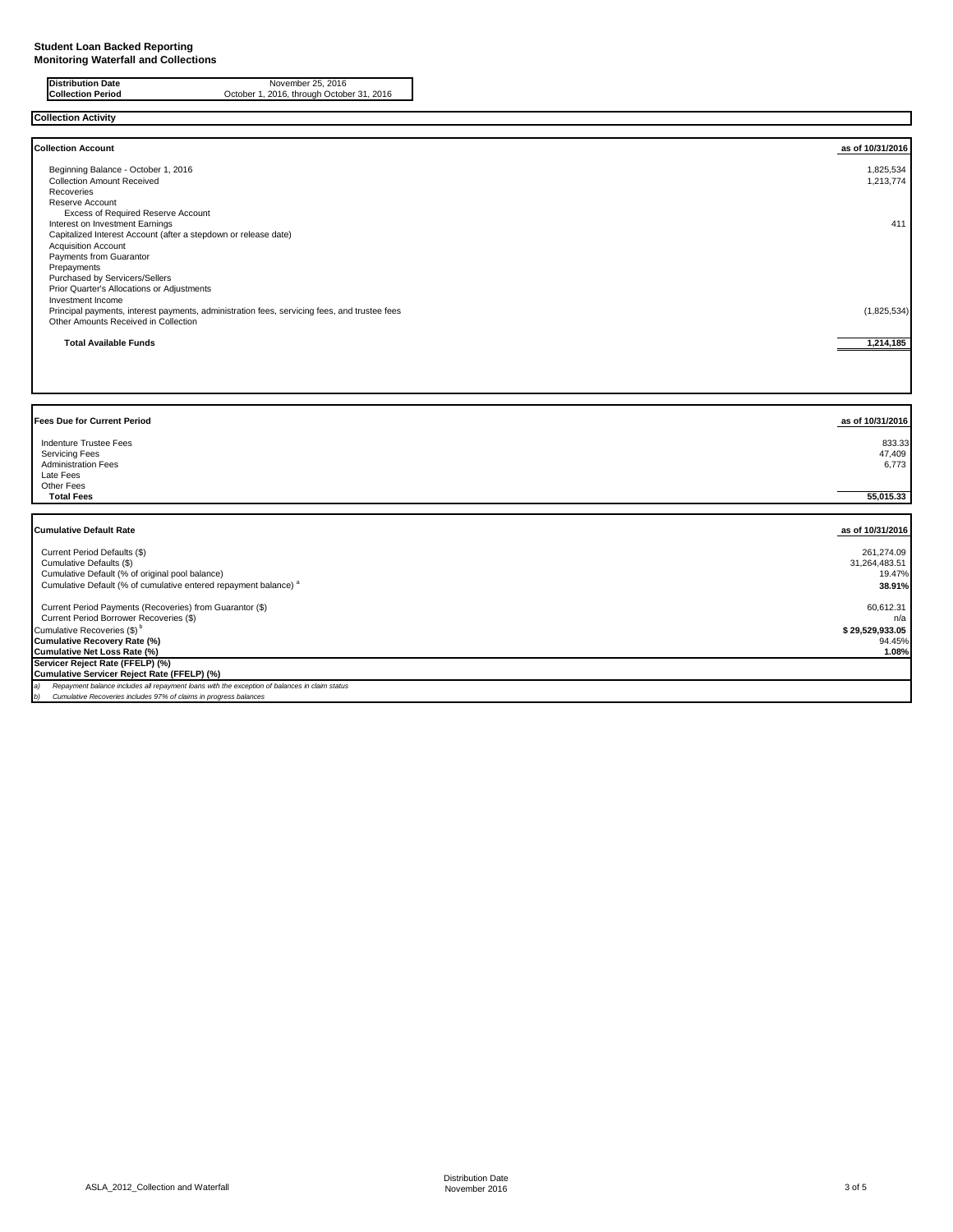### **Waterfall Activity**

| <b>Waterfall for Distribution</b>                                                        | <b>Amount Due</b> | <b>Amount Remaining</b> |
|------------------------------------------------------------------------------------------|-------------------|-------------------------|
| <b>Total Available Funds</b>                                                             |                   | 1,214,185               |
| First: Payments made under any Joint Sharing Agreement                                   |                   |                         |
| Second: Trustee Fees                                                                     | 833.33            | 1,213,352               |
| Third: Servicing Fees and Backup Servicing Fees                                          | 47,409            | 1,165,943               |
| <b>Fourth: Administration Fees</b>                                                       | 6,773             | 1,159,170               |
| Fifth: Noteholder Interest                                                               | 63,897.62         | 1,095,272               |
| Sixth: Reintate the balance of the Reserve Fund up to the Specified Reserve Fund Balance |                   |                         |
| Seventh: Noteholder Principal, until paid in full                                        | 1,095,272.05      | $\mathbf{0}$            |
|                                                                                          |                   |                         |

| <b>Principal and Interest Distributions</b> | Class A-1    |
|---------------------------------------------|--------------|
| Quarterly Interest Due                      | 63.897.62    |
| Quarterly Interest Paid                     | 63.897.62    |
| Interest Shortfall                          |              |
| Interest Carryover Due                      |              |
| Interest Carryover Paid                     |              |
| <b>Interest Carryover</b>                   |              |
| Quarterly Principal Distribution Amount     | 1,095,272.05 |
| Quarterly Principal Paid                    | 1,095,272.05 |
| Shortfall                                   |              |
| <b>Total Distribution Amount</b>            | 1,159,169.67 |
|                                             |              |